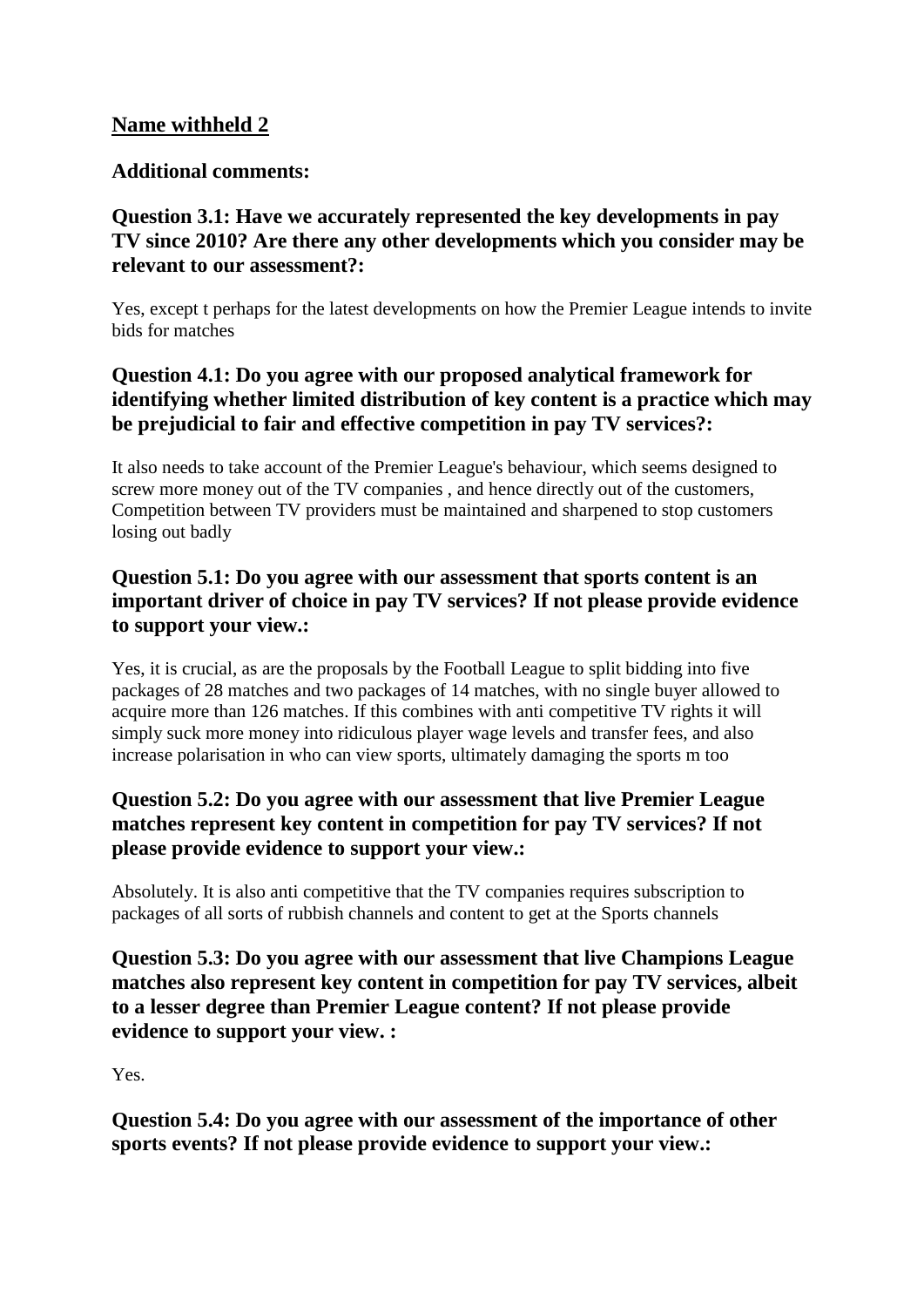On the whole, yes.

## **Question 6.1: Do you agree with our assessment that limited distribution of Sky Sports may be prejudicial to fair and effective competition?:**

Yes. They still have the lion's share, and limiting distribution would damage competition and customer interests

#### **Question 6.2: Do you agree with our assessment that limited distribution of BT Sport is unlikely to be prejudicial to fair and effective competition?:**

Yes, they are still minor players.

### **Question 7.1: Do you agree with our assessment of Sky?s incentives to limit distribution of its key content? If not please explain why.:**

In the main, except that Sky seem to me to be losing out, and customers, to Virgin on the basis of service and technology, and may see a 'cash cow' source of revenue in sales of Premier League football to other TV providers without requiring investment in their own services. As they lose on this front they would try to push up wholesale prices.

# **Question 7.2: Do you agree with our assessment of BT?s incentives to limit distribution of its key content? If not please explain why.:**

Yes

# **Question 8.1: Do you consider it appropriate to maintain some form of regulation on Sky in order to ensure fair and effective competition in pay TV? Please provide evidence to support your view.:**

Yes, it is crucial. My experience of their price increasing behaviour is that without such regulation they would fleece customers as much as possible

# **Question 8.2: Do you agree with the potential options for regulation we have identified? Do you believe there are other options we should consider?:**

Yes, The conclusion should be that Ofcom should maintain and strengthen the regulatory requirement to sell premium sports to competitors at fair prices set by Ofcom, not the providers

# **Question 8.3: Do you consider that the WMO obligation placed on Sky is no longer required to ensure fair and effective competition in pay TV? Please provide evidence to support your view.:**

No. It is definitely required and should be strengthened and enforced rigorously.

# **Question 8.4: Do you agree with our assessment that it is unlikely to be appropriate to consider the imposition of regulation on BT to ensure fair and**